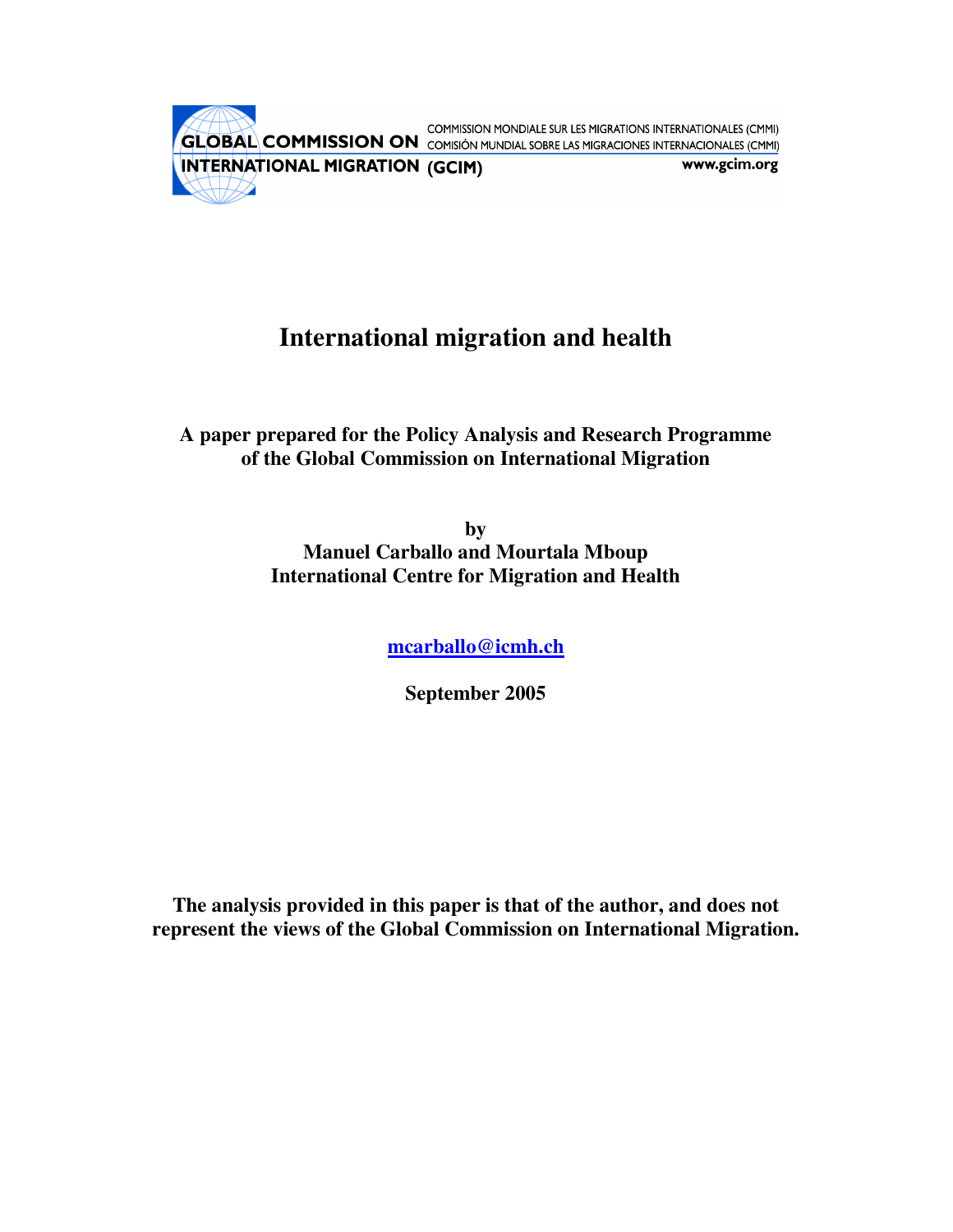#### **Introduction**

The 20th century saw a number of fundamental changes in the ways in which countries inter-relate, in the demands and pressures on people to move between countries, and in the patterns of health associated with those new spatial and social interactions. In many ways the world became a smaller place to live in and as it did, socio-political situations and health conditions in one country or region assumed a greater capacity than ever before to influence those in other parts of the world. In some areas of the world population pressures and growing relative poverty continued to translate, as they have always done, into the need for people to seek alternative life styles elsewhere and move from poor to what are perceived to be economically better off countries. Meanwhile, an increasingly proficient global communication system permitted the rapid and crossborder diffusion of ideas about life in other countries, helped to generate a global culture and new expectations. At the same time, major improvements in international transportation made human mobility easier and faster than ever before, facilitating the movement of people across different ecological as well as socio-political zones.

This paper takes into account the fact that as people begin to move in greater numbers, more rapidly and across wider ecological spaces, the opportunities for migration of all kinds to affect health in increasingly complex ways will become more evident. As it does, the biomedical and bio-psychosocial dimensions of migration will possibly pose new and more difficult challenges to those who move, those they leave behind and those who host them in receiving societies. The paper also considers some of the factors involved in this emerging equation, including the social and health conditions that help to determine the character of migration and post-migration settlement. It looks at some of the main policy dimensions and implications associated with the migration-health nexus and while it does not attempt to address internal or forced migration, it recognises that both these types of movement have grown massively over the course of the last half century, and in their own way are also creating new health challenges.

# **Data limitations**

Unfortunately any consideration of the relationship between migration and health tends to be limited by the relative paucity of information that exists in some countries on this issue. Few EU countries, for example, systematically or routinely gather information on the health of migrants, and current health recording systems are not designed to identify people by migration status. In some cases the lack of precision as to who is a migrant as opposed to a descendent of migrants makes the task even more difficult, especially where people are defined by region as opposed to country of origin. In other cases, people are defined more by ethnic origin than their length of stay, and refer to children of migrants and migrants as one group irrespective of whether they are second generation and born in the country they reside in. The growing phenomenon of unofficial, and hence unrecorded migration poses another obstacle to understanding the real pace and scope of contemporary movement and all the ways in which population movement affects health and health care. Yet unofficial migration may be even more important a process than official migration in terms of how it affects health.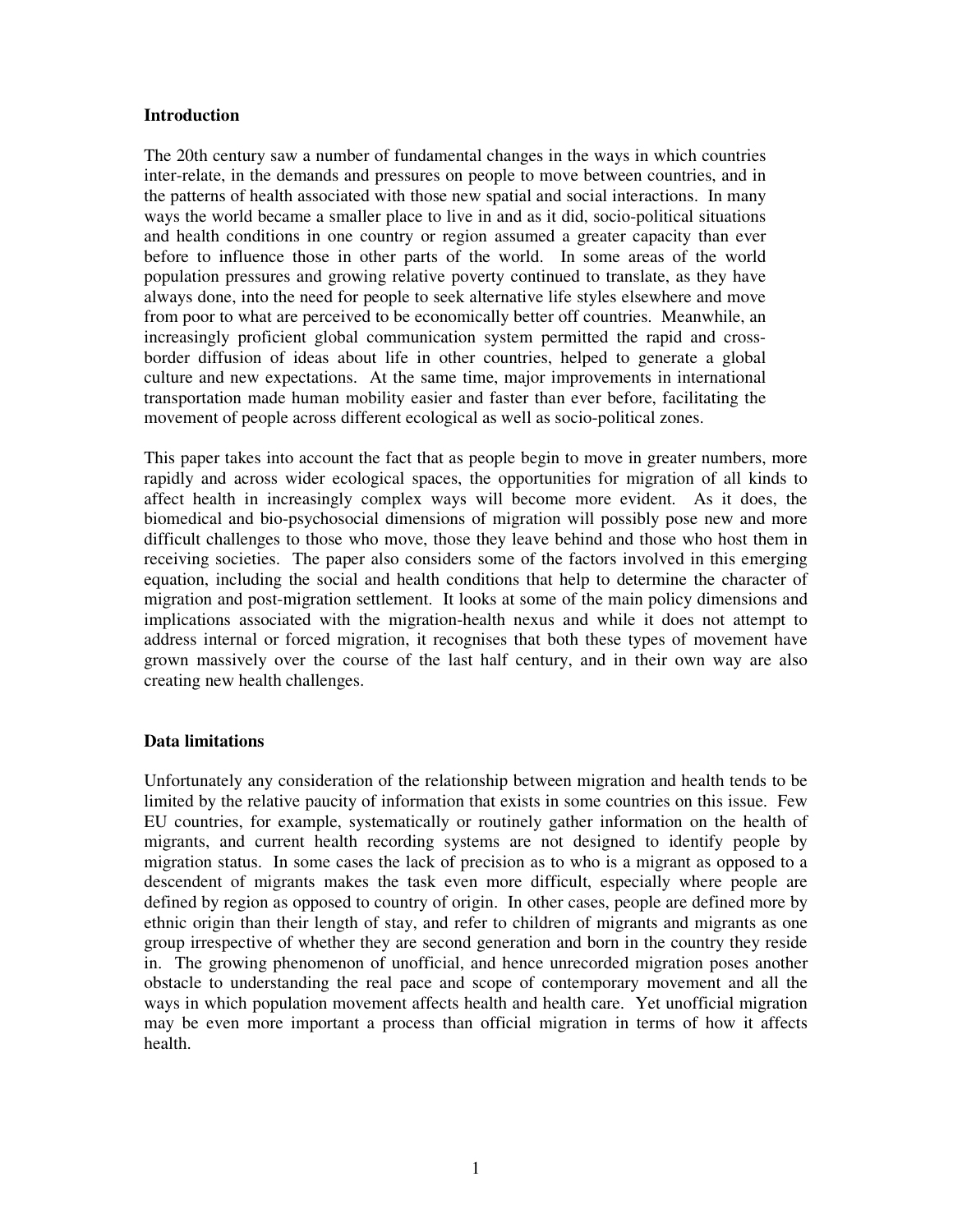# **Changing nature of the world, migration and health**

Migration has always been a characteristic of human society, and one that has probably always been pregnant with health challenges. Today it remains the main way in which people escape climatic, social, political, agricultural and economic threats and seek alternative life options elsewhere. In recent history it was the mechanism that permitted the "new world" to become populated and economically viable. Today its relevance to economic development and demographic revitalisation, while still valid and in some cases more so than before, is becoming more controversial and surrounded by political and social attitudes that make it a more precarious process than it ever was.

The speed of contemporary migration, the numbers of people involved, and the fact that people are often moving from parts of the world with very distinct health conditions and disease profiles inevitably carries with it implications for the health and health care of those who move and those that receive them. Those implications are often coloured by complications of culture, language and how people from different parts of the world perceive health and health protection. The fact that much of modern-day migration is occurring in a socio-political context in which migration is becoming less appreciated by receiving societies also has implications for the health of those who move and those who receive them. The reluctance of many states to ratify the Convention on the Rights of Migrants and the ongoing exclusion and discrimination of migrants in law suggests that many national and international policies have not yet been able to address the challenge of migration in a comprehensive fashion that takes into account the ethical and public health issues involved (Markwalder and Carballo 2005).

# **Types of migration**

Migration takes many forms, including so-called forced and voluntary movement. In the  $20<sup>th</sup>$ century economically motivated migration (voluntary) predominated and in response to the gradual hardening of policies to migration, unofficial but voluntary and economically inspired movement also became more evident. While precise figures for the number of people moving for economic reasons remain elusive, it is estimated that over 200 million people move every year to find work and a better life. Of these at least 30 million are so-called unofficial.

Economically motivated migration assumes other additional permutations too. Some people move with the intention of settling and beginning new lives. Others move to countries with the intention of staying long enough to earn sufficient money before returning home. Some move with contractual agreements and hence legal coverage for the period of employment. Others move in a more unregistered way, but find work and stay for periods of indeterminate duration. Each of these forms of economically motivated migration has the capacity to present its own health challenges. Some of those challenges are related to where people come from, where they go and how they move. Many of the health challenges are also a function of national policies and social attitudes to migrants and their living conditions.

While not the subject of this paper, it would be irresponsible not to acknowledge that the number of people forced to move for reasons of conflict and political repression also grew over the course of the last century and has continued to take diverse forms. People continued flee across borders and become refugees with UN protection, while at much the same time millions of others were forced to flee from their homes but remain within their own borders,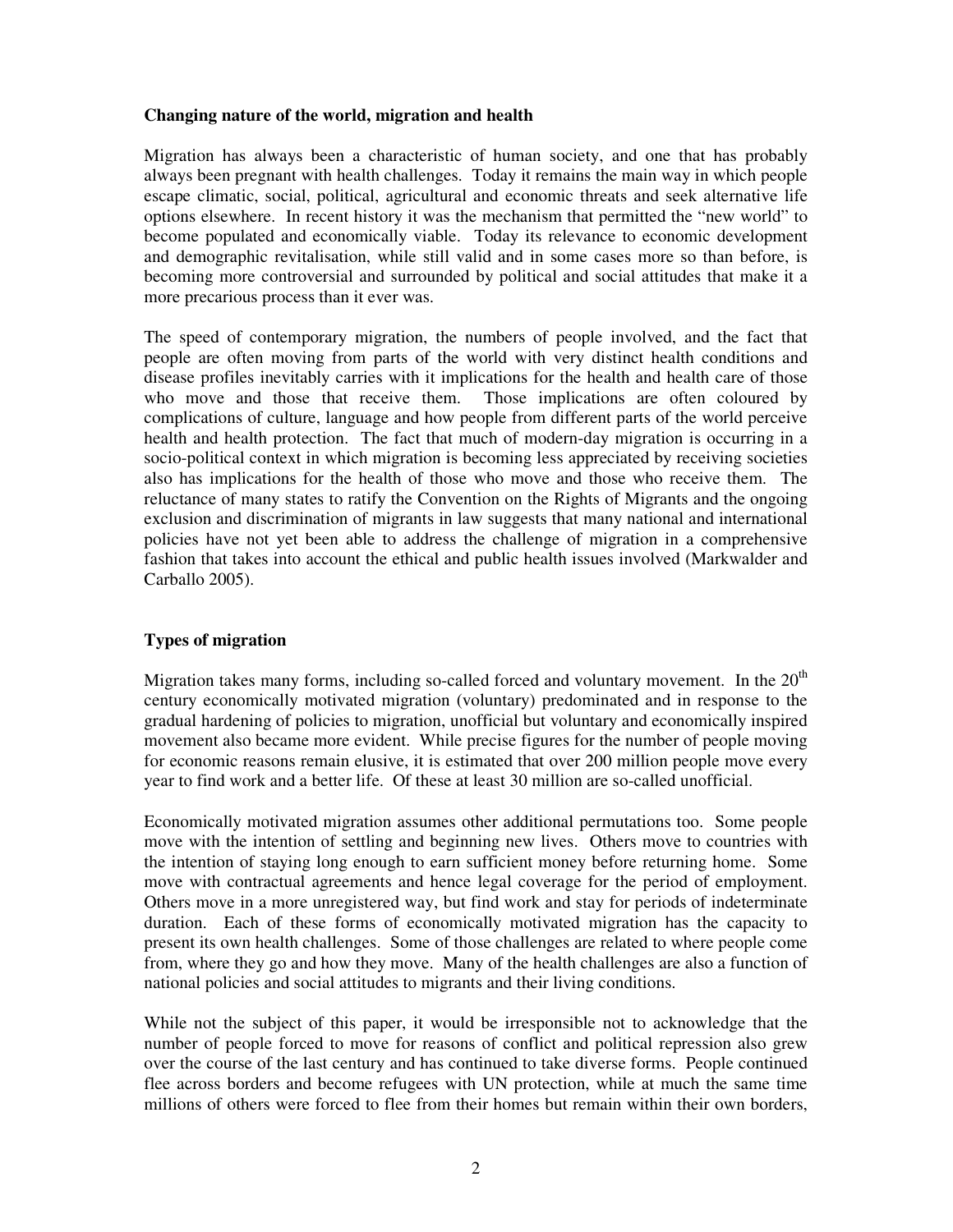often without any international or national protection. The health and health care implications of forced migration are always severe and far-reaching.

Over the course of the last fifty years international tourism also became an increasingly dominant form of movement across borders. The World Tourist Organisation estimates that by the year 2010 more than 10 billion people will be travelling for purposes of leisure, and a large part of this movement will involve long-haul flights across different ecological and health zones. In general health policies with regard to tourism have been more relaxed than with other types of migration, but the health implications of tourist travel should not be discounted, for they are often involve considerable morbidity.

The latter part of the  $20<sup>th</sup>$  century also saw international education become a source of organised migration and a major industry that in the USA alone amounts to more than \$12 billion a year. In Europe and Australia it is also becoming an important source of revenue and involving inter-cultural travel that inevitably brings with it implications for health for students who move into new and often difficult psychosocial conditions.

# **Migration policies and health**

The movement of people across borders has always generated concern on the part of receiving countries and a variety of procedures have evolved over the years to respond to migration and migrants. Policies defining who has the right to enter (and who in some cases must leave) countries, how long they can stay, under what circumstances and with what legal and hence health care status, have been part of the response. On the whole policies have leaned towards the restrictive rather than the permissive, and even more so in the case of policies that are now emerging in both developed and developing countries. They are making (in many cases intentionally) migration more complicated, difficult and unattractive. In doing so, however, they may be generating social and economic environments that are detrimental to the health and welfare of migrants.

Migration has always elicited a felt need by receiving societies to screen newcomers for disease, and tuberculosis has traditionally been the disease that has been looked for. Approaches to TB screening of migrants nevertheless vary. Austria, Hungary, Italy and Spain do not have specific screening policies (Euro Surveillance 2004), but in Denmark refugees arriving from countries with a high prevalence of tuberculosis are routinely screened and those who need it are provided with six-month courses of treatment. Problems of migrant "loss to follow-up" are not unusual, however, and the incidence of TB in Denmark has increased steadily over the past 4-5 years. In England and Wales, immigrants coming from countries where the incidence of tuberculosis is higher than 40 cases per 100,000 per year are also "eligible to be screened" but there are indications that this is not a systematically applied rule. In the Netherlands, the policy is to exempt immigrants from developed countries such as those in the EU, Norway, USA, Canada, Australia, New Zealand, Japan and Israel from TB screening. People arriving from all other countries are eligible to be screened if they are applying for residency permits of over three months. Where it is indicated they are also provided with treatment (Prinsze, 1997). Norway screens all migrants from countries where TB is considered to be a high prevalence problem and asylum seekers are subject to more intensive screening than other types of migrants. This is also the case in Germany, the Netherlands, France and Belgium.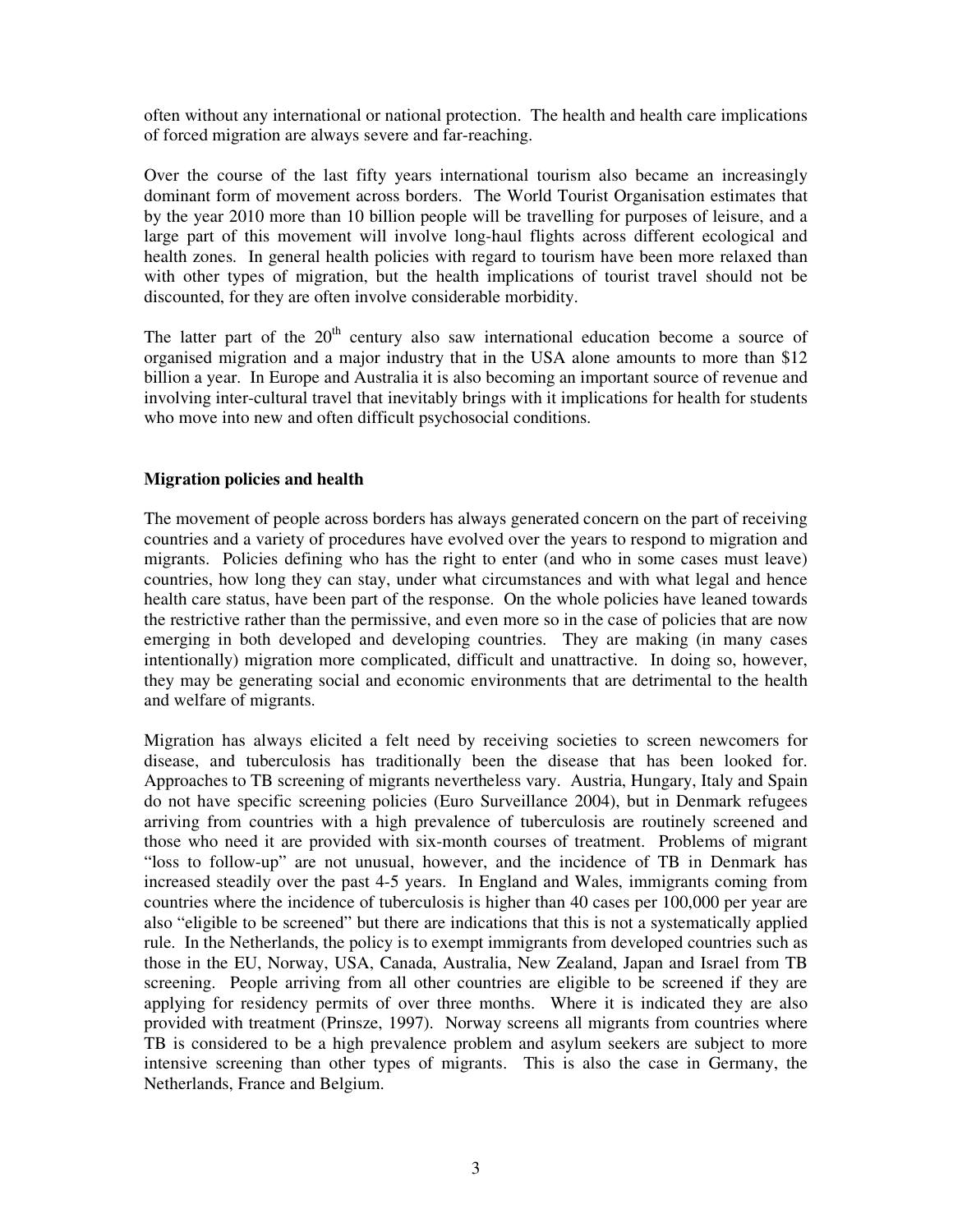The health of migrants, however, is also a function of the policies and practices that surround migration. Policies with respect to the access of migrants to health care and social services have traditionally varied between countries. In countries with a strong tradition of public health and social solidarity, access to vital health care has typically been open to all, including legal and clandestine migrants. In other countries with more privatised health care systems, health insurance requirements have often made it impossible for migrants, both legal and clandestine, to easily have access to health care services. Temporary seasonal workers and clandestine migrants (whose number is increasing, and in Europe alone is conservatively estimated to be around 500,000 per year) have been especially affected by policies such as these.

#### **Migration and health dynamics**

The interaction between health and migration is a complex and dynamic one that is influenced by the socio-economic and cultural background of migrants, their previous health history, and the nature and quality of the health care situation they had access to prior to moving. It is also influenced by the circumstances surrounding the migration itself and then the social and health characteristics of re-settlement (Wolffers, Verghis, Marin, 2003). The type of work people are expected to perform once they arrive, the physical and housing conditions that is available to them, the access (perceived or real) they have to health and social services (Carballo et all 2004), and the extent to which they are able to remain in contact with family are important determinants of health and well being. Language skills and familiarity with the culture of the host community also play an important role in determining health outcomes. In Denmark, the risk of delayed and poor obstetrical and gynaecological care for women migrants and refugees has been shown to be related to language problems and poor communication with healthcare staff (Jeppesen, 1993). Elsewhere access to, and use of, health care services has been shown to be influenced by the trans-cultural skills (or lack of them) of health care staff and the availability of interpretation in clinics (Darj and Lindmark, 2002, McGuire and Georges, 2003, Carballo et al 2004).

# **Migration and psychosocial health and well being**

The process of migration introduces threats to psychosocial health and well being in a number of ways. The decision to move, for example, is often replete with fear of the unknown, anxiety about those being left behind, and a sense of impending loss. Some observers have termed it a type of cultural death (Tizon 1983) that seriously affects the well being of migrants and their capacity to settle elsewhere, especially where there are additional obstacles of language, culture as well as policies and practices designed to make migration unattractive. In the case of clandestine migrants the process of moving is even more pregnant with problems. They are often required to pay large sums of money to be helped across borders, and from the very onset they are financially as well as economically burdened. Their illegality also means they live in constant fear and can be easily abused by employers and others. For women in particular, the need to pay with sexual favours is not uncommon, and rape and systematic sexual exploitation are frequent features.

The psychosocial well-being of migrants is also influenced by the growing tendency for partners not to be able to move together and with their children. Labour demands and labour migration regulations increasingly favour either men or women, but not both at the same time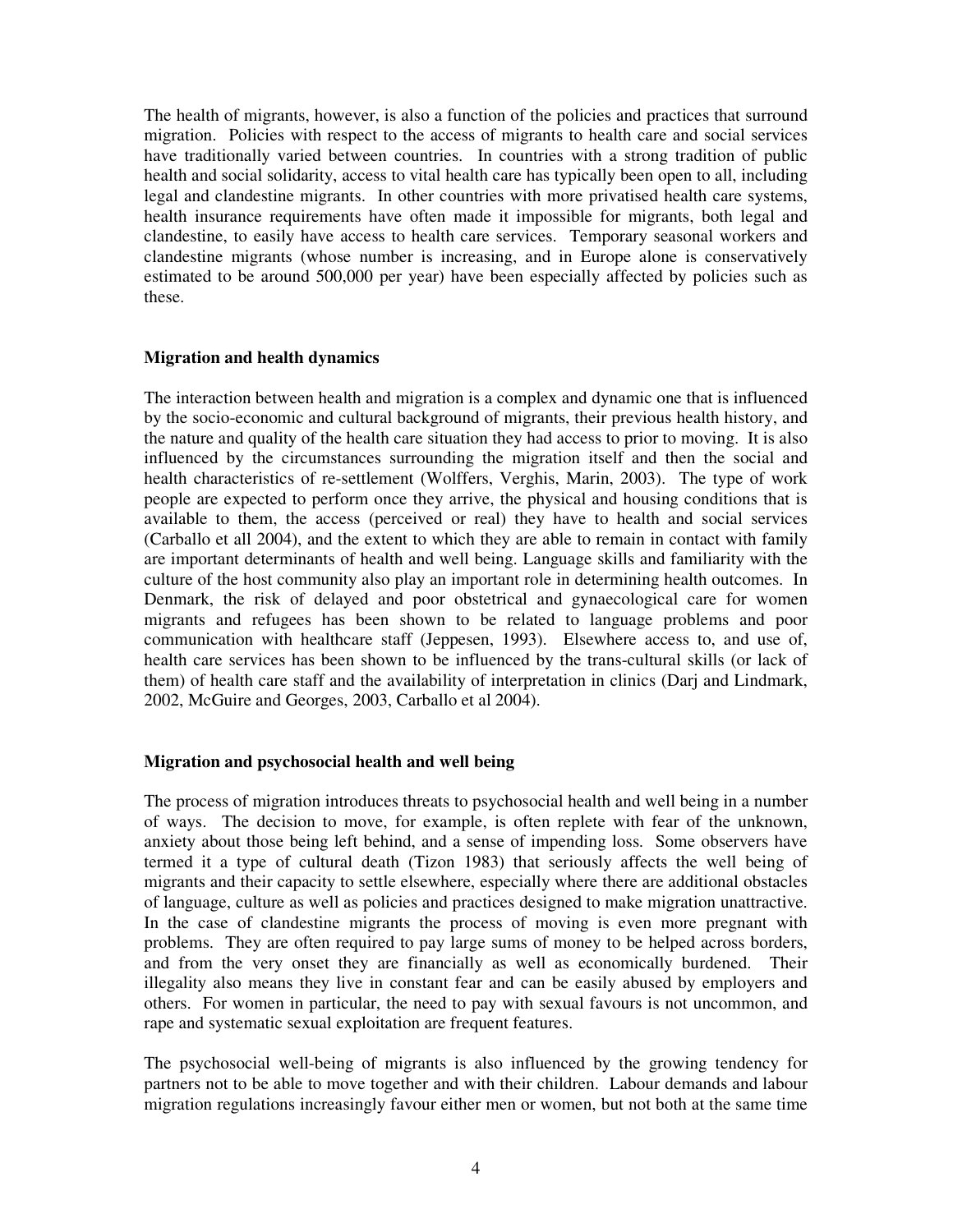and not with their families. As a result it is not uncommon for one or both parents to leave home but to do so separately and to different countries, leaving children behind with grandparents or other relatives. The implications for everyone concerned, especially children are far-reaching and there is growing evidence that even when family reunification occurs it is rarely easy for the partners or the children to be reconciled. In the Netherlands, de Jong (1994) indicated that even beneficiaries of family re-unification schemes designed to address this problem experienced serious family problems. Partners often found they had become too distant. Some had developed new relationships while separated; others had idealised their families and their family ties in ways that were difficult to match with the realities once reunification became possible. Divorce rates for migrant populations tend to be higher than for host populations; in Australia they are twice as high (Khoo and Zhao 2001). Women are significant "losers" when this occurs, particularly if their job opportunities are limited and where their social status in the local immigrant community is "tied" to marriage and family. Moreover when divorce occurs in migrant couples the emotional impact on children tends to be more severe than it is in the case of non-migrants (Svedin et al., 1994, Suarez-Orosco, Todorova, Louie, 2002)).

Many studies have reported that having a sense of coherence is an important factor in a migrant's capacity to cope with stress and improve quality of life during the early adaptation (Antonovsyk, 1987; Hintermair, 2004), but even when migrants do find work, job security is often lacking and employment can mean having to accept work that is poorly paid, high-risk and not consistent with their qualifications (Carballo et al 2004). This is certainly the case with unofficial migrants but it is by no means limited to them, and when it occurs, the feelings of relative deprivation and loss of self-esteem that follow can be very psychologically erosive (Spitzer 2003).

Anxiety and homesickness are frequent problems that easily become chronic when not treated or resolved, and can present serious implications for overall psychosocial well being, including depression and psychosomatic functional disorders such as stress-related ulcers, migraines and disabling back pain (Carballo, Divino and Zeric 1998). Together with the challenge of resettling in new societies and cultures and doing so under difficult conditions, these problems often lead to a heavy reliance on alcohol and tobacco, and in the case of males who move alone, recourse to sex workers. In the case of clandestine migrants the constant fear of expulsion and the feeling that they are not wanted or appreciated, serves to exacerbate many of these problems even further and produce high levels of chronic anxiety and sense of isolation (Carballo et al 2004).

For close family and relatives left behind, the departure of migrants to seek a living elsewhere is also fraught with psychosocial difficulties, especially when the ones who move are heads of households leaving behind them spouses, partners, children and elderly relatives for whom they represented protection and psychosocial as well as economic security. And even if and when remittances are sent back by migrants and become a mainstay of the families, the physical and emotional distance that separates migrants from their loved ones can be psychologically erosive for everyone involved.

The relationship between psychosocial well being and physical health is a close one and in the context of migration is often confounded by cultural differences in the ways people think of health and health care. It is also made more complex by the tendency for some people from some cultures to somatisize psychosocial problems and refer to physical symptoms which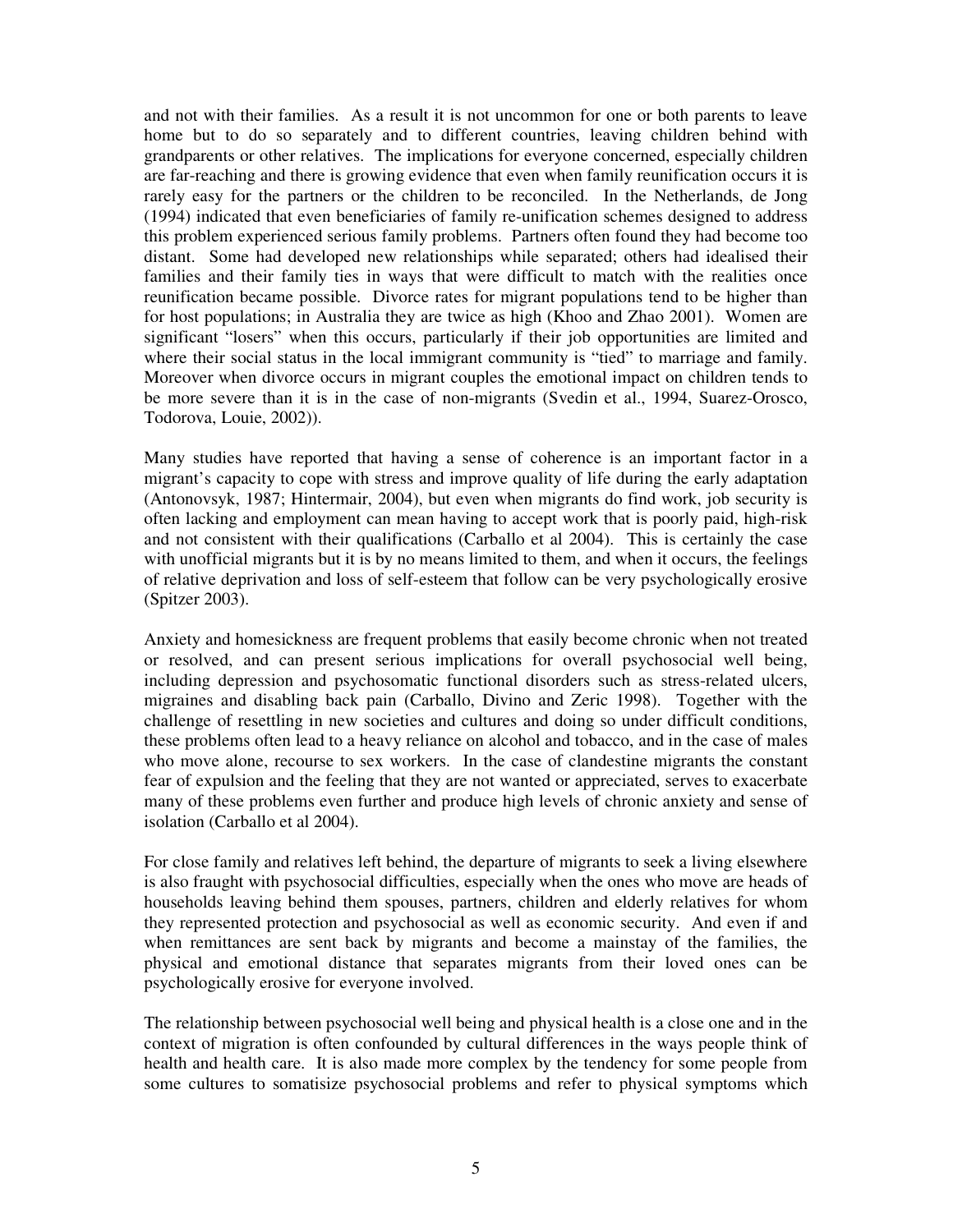although they have no clear diagnosis are nevertheless debilitating and costly in terms of work days lost.

During the initial period of settlement Moroccan immigrants in Belgium were five times more likely to develop peptic ulcers than Belgian nationals, in the Netherlands the prevalence of ulcers among migrants from the Antillies, Morocco, Turkey and Surinam is up to 10 times higher than among other people, and they are 5-10 times more likely to suffer from chronic tension headaches than their Dutch counterparts (de Jong, 1994). Stress related ulcers are also a frequent cause of morbidity among migrants in Germany (Huismann et. al. 1997), and in Switzerland the incidence of stress related headache is high among migrants (Bischoff, Loutan and Burgi, 1997; Carballo et al 2004).

High rates of suicide and attempted suicide among migrants in EU countries have been linked to their high rates of depression. In the Netherlands where unemployment rates among migrants in the early 1990's were high, the suicide rate among children of migrants was also higher than in the general population (de Jong, 1994). In Rotterdam children of Turkish immigrants were reported to be five times as likely as Dutch children to commit suicide, and Moroccan young people were three times more likely to do so. In the United Kingdom, suicide rates for women from the Indian sub-continent tend to be higher than for men, especially among girls and women aged 15-34 (Karmi, 1995). The data also suggest that second generation migrants may be at greater risk of suicide than their first generation parents (Hjern and Hallebeck 2002).

Psychosocial problems among children of migrants may reflect a range of familial as well as social environmental circumstances, including problems of culture conflict, job insecurity, regrets about leaving home, family disruption and poor expectations for the future. The fact that adult migrants are often forced to take low-status and difficult jobs also means their work schedules often keep them away from home and their children during non-school hours. Language differences between migrant parents and their children also have the potential to be problematic. Children appear to learn local languages more quickly and efficiently than adults, and this often creates a perceived gap between them and their parents. The latter fear that their children are "moving away" and adopting new values and patterns of behaviour, as well as the dominant language. The intra-familial stress and parent-child conflicts that emerge in situations such as these may be precursors to low self-esteem, feelings of guilt and psychosocial morbidity among the children of migrants (Carballo et al 2004).

# **Migration and physical health**

As all people do, migrants carry with them the health "footprints" of the countries and social environments they come from, and since in general economically motivated migrants tend to move from poorer to economically more developed countries, a proportion of them can be expected to carry health profiles associated with poverty. Not surprisingly many parts of Western Europe have observed increases in the number of reported cases of TB in recent years and these increases have in part reflected the influx of people from poor countries. In Germany migrants are estimated to be up to 5.2 times more likely to be diagnosed with TB than non-migrants (Huismann et al. 1997, German Central Committee to Fight TB 2002) and a similar picture has emerged in France (Gliber 1997), Austria (Matuschek 1997), and Spain (Jansá, 1995). A study conducted over a seven year period in the UK found that individuals infected with TB were 7.4 times more likely to have received visitors from abroad and were 4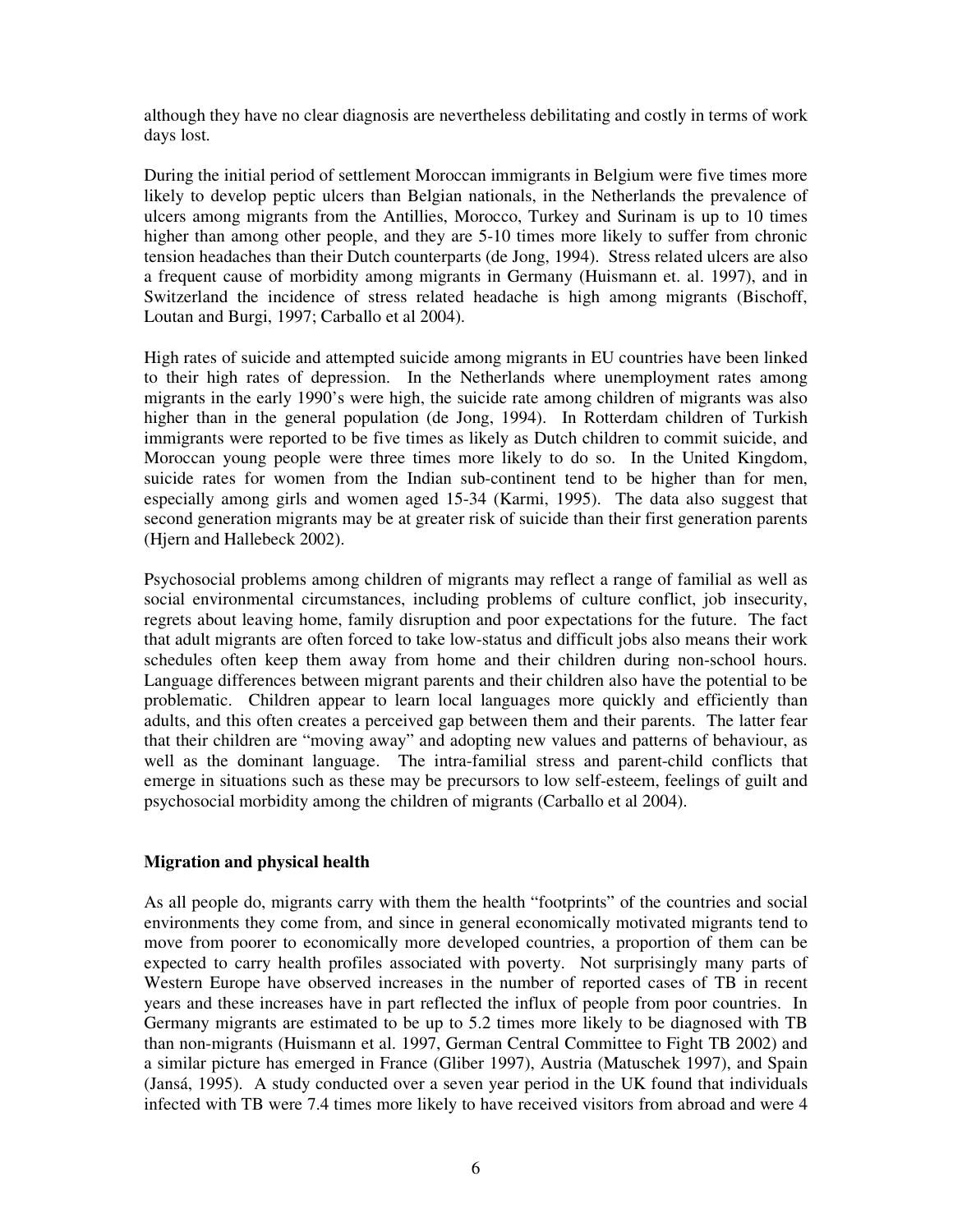times more likely to have been themselves born outside the UK (Tockue et al. 2001). In Belgium the incidence of TB among asylum seekers has been reported to be 30 times higher than among the local population (Brande et al. 1997) and in France between 1992 and 1997 foreigners accounted for over 55% of all multi-drug resistant TB (Robert et al. 2003).

Although some of the TB infection that is being reported may well be "imported", the fact is that because migrants tend to move (or be directed) towards sections of towns where housing is cheap, where overcrowding is common and where the living (and working) conditions are poor, the spread of respiratory, including TB is also more likely to occur. In the UK, ethnic minorities are 5 times more likely to live in overcrowded housing than English "nationals" and are 3 times less likely to own their own homes (Atri et al. 1996). Migrants are also proportionately over-represented in the EU homeless population and comprise as much as 20% of all homeless people. This is particularly evident in Italy and Greece, but only slightly more so than in other parts of the EU. In Copenhagen 33% of the homeless are migrants, and this in a country where only 4% of the total population is foreign-born (Feantsa 2004). Clandestine migrants, in particular, are likely to face major housing problems and a recent survey in Geneva found serious overcrowding to be common.

The health and social living conditions of migrants have elicited concern from both a human rights and from a public health point of view (Bericht der Beauftragten der Bundesregierung für die Belange der Ausländer, 1995; Gliber 1997; de Jong and Wesenbeek 1997). In Spain a study of migrant agricultural workers in Almeria in southern Spain found that 85% of migrant workers lived in makeshift accommodation with little running water, poor sanitation and no heating (Gaspar, 1995*).* Similarly a survey of living conditions of migrants from Cape Verde in Lisbon (Almeida & Thomas, 1996) found a third of their makeshift dwellings had no piped water and 26% of them had no organized waste (sewage) disposal. In Italy, substandard housing and poor access to public health services has been highlighted by Italian health authorities as potential factors for chronic and possibly drug-resistant TB (Carchedi & Picciolini, 1995).

Few diseases have provoked the concern that has surrounded HIV/AIDS, including the fear that people from parts of the world with high HIV infection rates are likely to bring the disease with them. Indeed between 1997 and 2001 66% of all heterosexually transmitted HIV infections in the EU were diagnosed in people from countries with high HIV prevalence (Eurosurveillance Weekly 2002) and in Germany and Sweden, the proportion of nonnationals diagnosed with HIV/AIDS has been rising, and been linked to migrants arriving from countries with a high prevalence of the disease (Weilandt et al., 1995; Janson, Svensson & Ekblad, 1997). Conversely migrants coming from countries with a low prevalence of HIV/AIDS do not appear to be at any greater risk (and may be at less risk) than nationals in the host country.

Bacterial sexually transmitted infections (STIs), which in themselves are dangerous, are also known to increase vulnerability to HIV because they can enhance the efficiency of transmission from one person to another. In Belgium STI morbidity is reported to be much higher among unmarried male migrants than it is among Belgium males (De Muynck, 1997) and in Sweden, where there has been a measurable decrease in STI incidence in the population as a whole, the contribution from foreign-born cases appears to be increasing (Janson, Svensson & Ekblad, 1997). Laws preventing the migration of partners may have much to do with these trends because they create concentrations of male migrants and small reservoirs of sex workers who service them.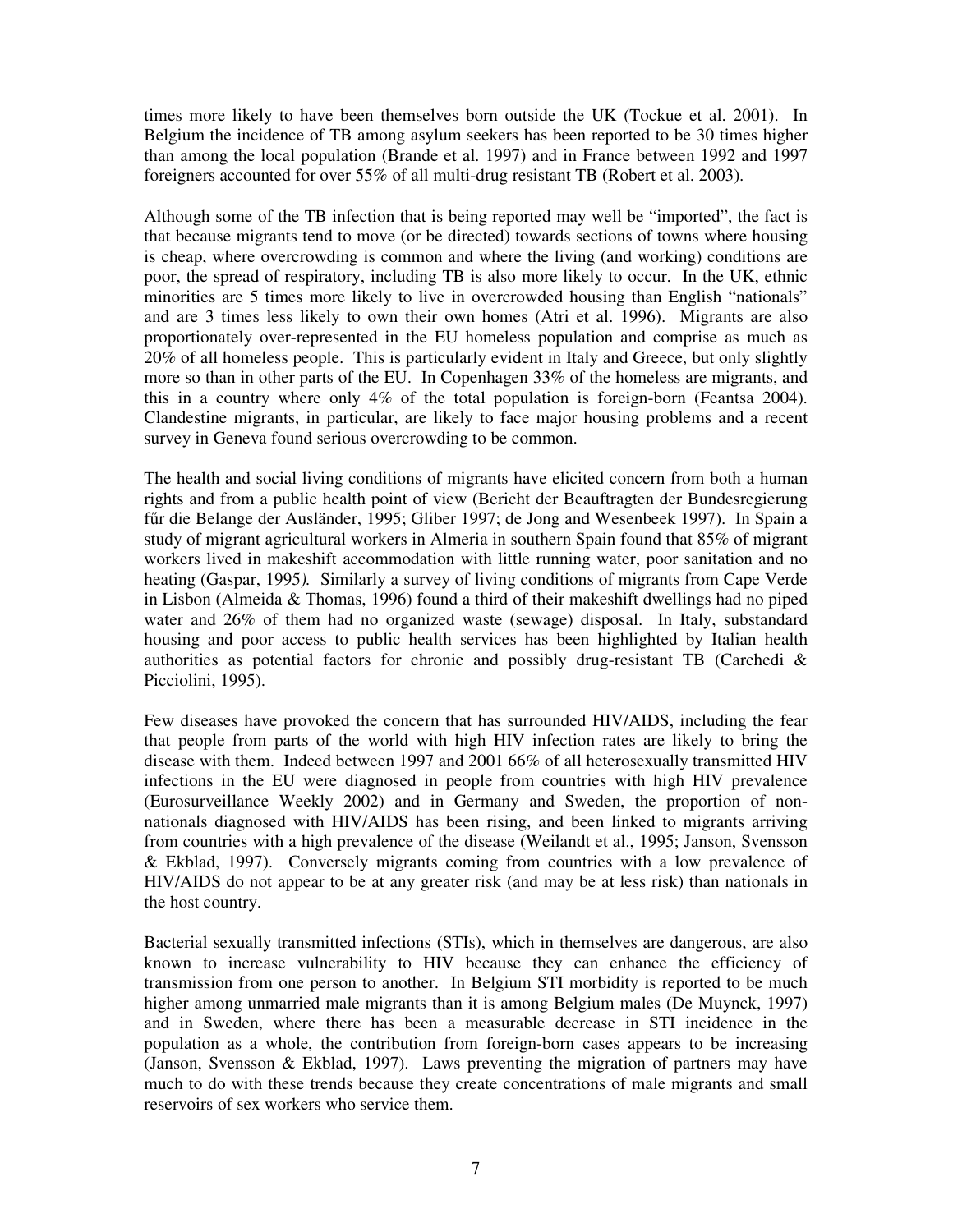#### **Non-communicable diseases**

Non-communicable diseases constitute a fast growing public health problem in most parts of the world. They account for over a half of all deaths that occur each year, and from the perspective of care and treatment they constitute a heavy technological and economic burden on health care systems and families. Non-communicable diseases are in general linked to lifestyle factors such as diet, stress and the coping mechanisms that people use to deal with it.

Of all non-communicable diseases one of the most significant in terms of its impact on individual, family and community life is cardiovascular disease (CVD). Highly disabling and costly-to-manage, CVD is a leading cause of mortality and burden for families. The migrant contribution to the CVD load reflects the role of factors such as ethnic pre-disposition, diet, lifestyle and stress. In the UK, Asian men appear to be more prone to coronary heart disease than others (Balajaran & Raleigh, 1992; McKeigue & Sevak, 1994, BMJ 2003), and both men and women of South Asian origin have 30-40% higher coronary heart disease mortality rates than others (Balajaran, 1991). South Asians are also significantly more likely to be admitted to hospital for heart failure and are significantly less likely to survive myocardial infarction than others (Wilkinson et al. 1996; Blackledge et al. 2003). Similar findings have been reported for Asian immigrants in Canada, where the risk of myocardial infarction among people of Asian origin has been 2-5 times higher than among non-Asian immigrants and native-born Canadians (Harrison, 1994). Data from the UK also indicate that migrants from the Caribbean have an incidence of stroke that is twice that of the "white" population (Stewart 1999). In Sweden high rates of obesity and coronary heart disease have ben reported among Finnish migrants and linked to dietary habits and alcohol consumption (Järhult et al., 1992).

# **Inherited diseases**

The movement of people from different regions of the world can also mean a movement of genetic diseases. Thus sickle-cell anaemia and thalassemia have become more apparent as a result of migration from Africa, the Caribbean and Mediterranean region where these diseases are more common. Sickle-cell anaemia is now relatively common in many EU countries and is estimated to affect 6,000 adults and between 75-300 babies annually in the UK (Karmi, 1995). High prevalence of sickle-cell anemia has also been observed among migrants in Portugal (Carrerio et al. 1996). Thalassemia, which is primarily an inherited blood disease of Mediterranean origin, is found in the UK among ethnic minorities of Middle Eastern and Cypriot origin and there is evidence that it may also be common among people from Pakistan, China and Bangladesh. The implications of thalassemia and sickle-cell anaemia for iron deficiency have been raised together with the need for new approaches to migrant health (de Jong & Wesenbeek, 1997), but in general, because they call for diagnostic and special counselling services that are not always available.

# **Diseases of occupation**

In general migrants tend to orientate to lower skilled, lower social status jobs that with time have become unattractive to local people. Some of these jobs, such as in mining, construction, heavy manufacturing and agriculture, also involve risks for health. Occupational accidents are approximately two times higher among immigrant workers in Europe (Bollini & Siem, 1995), and in the agriculture sector chronic and unprotected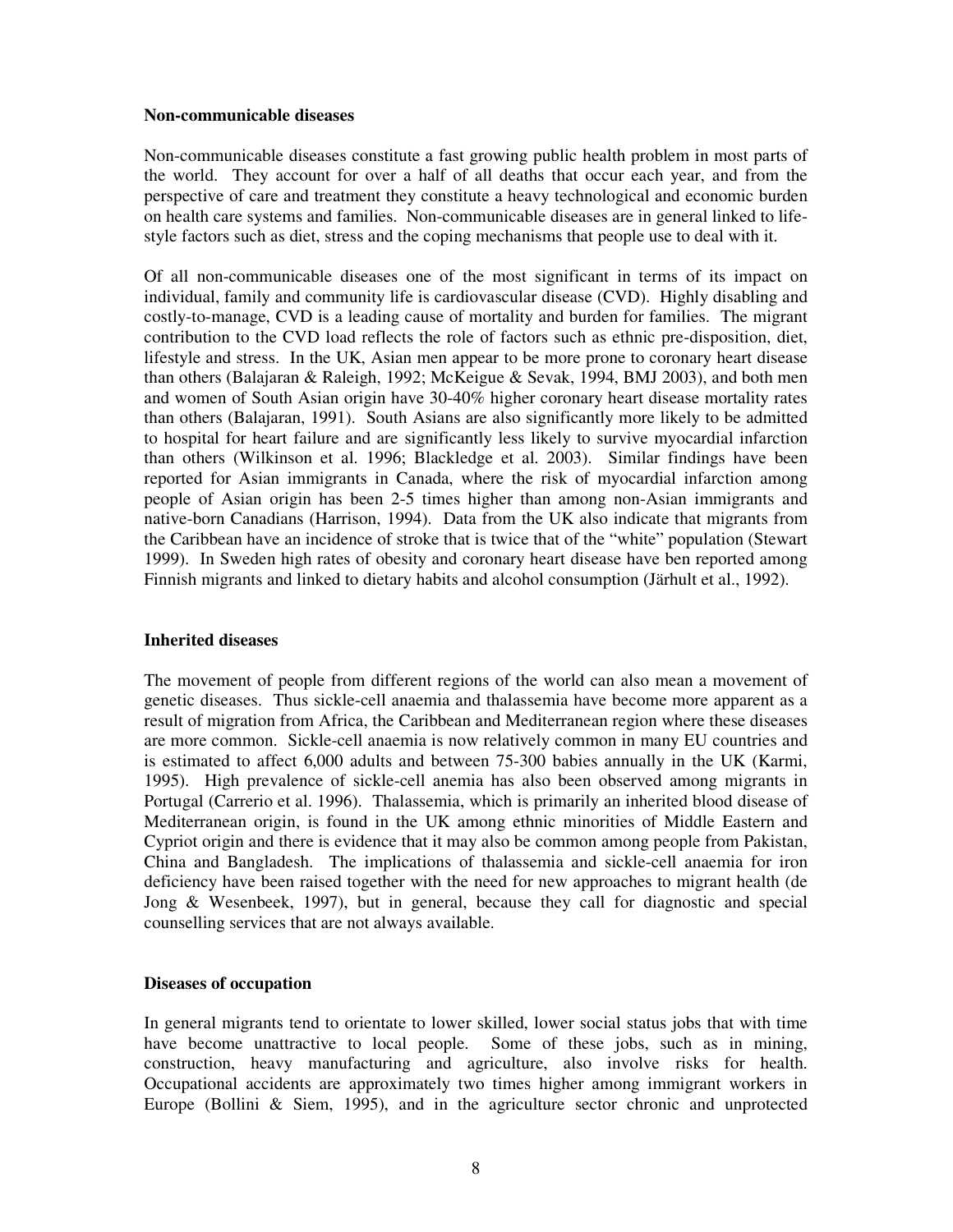exposure to pesticides and other chemical products is associated with high incidences of depression, headaches, neurological disorders and in the case of women, miscarriage. In Spain muscular diseases, dehydration and heart complaints among migrant workers have been linked to the long hours spent in greenhouses, (Parron, 1992; Castello, 1992). Reports from other parts of the world have frequently identified higher rates of musculo-skeletal injuries among adult migrants (Bernhardt & Langley, 1993) and children (Wilk, 1993) working in agricultural settings. High frequencies of parasitic infections have also been observed among agricultural migrant workers (Camargo et al., 1994) and some types of construction work (Pongpaew et al., 1993). Higher rates of respiratory problems (Ciesielski et al., 1994) including TB (MMWR, 1992), neoplasms (Zahm & Blair, 1993) linked to pesticides, chemical products and other toxic materials found around work stations staffed by migrant workers (Carballo & Siem, 1996; Mobed et al., 1992; Merler et al., 1996) have also been noted. Similar findings have been reported among sugarcane workers in KwaZulu-Natal, South Africa, in which half of the workers surveyed were seasonal or "casual" workers, and where 79 percent of the migrant workers reported eye problems, and 78 and 88 percent of them reported upper and lower respiratory problems (Robins, Salie, Gwagwa, 1998).

In Germany, industrial accidents tend to be high among migrants, especially those working in industries with poor safety measures (Huismann et al., 1997). Migrant workers are also disproportionately represented in rates of industrial accidents in France where over 30% of industrial accidents resulting in permanent disabilities involve non-French workers (Gliber, 1997). In Belgium Moroccan and Turkish workers in heavy industry have a higher incidence of industrial accidents than nationals, and in the past there have been indications that these are followed by secondary psychological problems that are difficult to treat and a source of disability (Peeters et al., 1982). A number of studies in Switzerland and Sweden have similarly pointed to higher rates of occupational injuries among migrant workers and to their relatively longer rehabilitation when they are injured (Egger et al., 1990; Molinaro 1994; Carballo & Siem, 1996) and (Isacsson et al., 1992).

#### **Other accidents**

The long hours migrants tend to work outside the home also have implications for the quality of care of children. A study of Turkish migrants in Germany found that 50% of all children aged 7-14 cared for themselves and that more than 20% of pre-school age children were being cared for by siblings who were in many cases little older than the pre-schoolers (Carballo, Divino and Zeric, 1998). Immigrants may also be more vulnerable to other types of accidents and data from Germany indicate that non-German children in the 5-9 year old age bracket are more vulnerable to traffic and other injuries than German children of the same age (Korporal & Geiger, 1990). In the Netherlands children of Moroccan and Turkish origin also appear to be more at risk of domestic accidents including poisonings and burns, as well as traffic accidents (de Jong & Wesenbeek, 1997). The poor housing migrants often end up in is often a major risk factor for accidental injuries, and in France is associated with relatively high incidences of lead poisoning among young children who spend a lot of time in apartments and tend to pick and nibble paint splinters.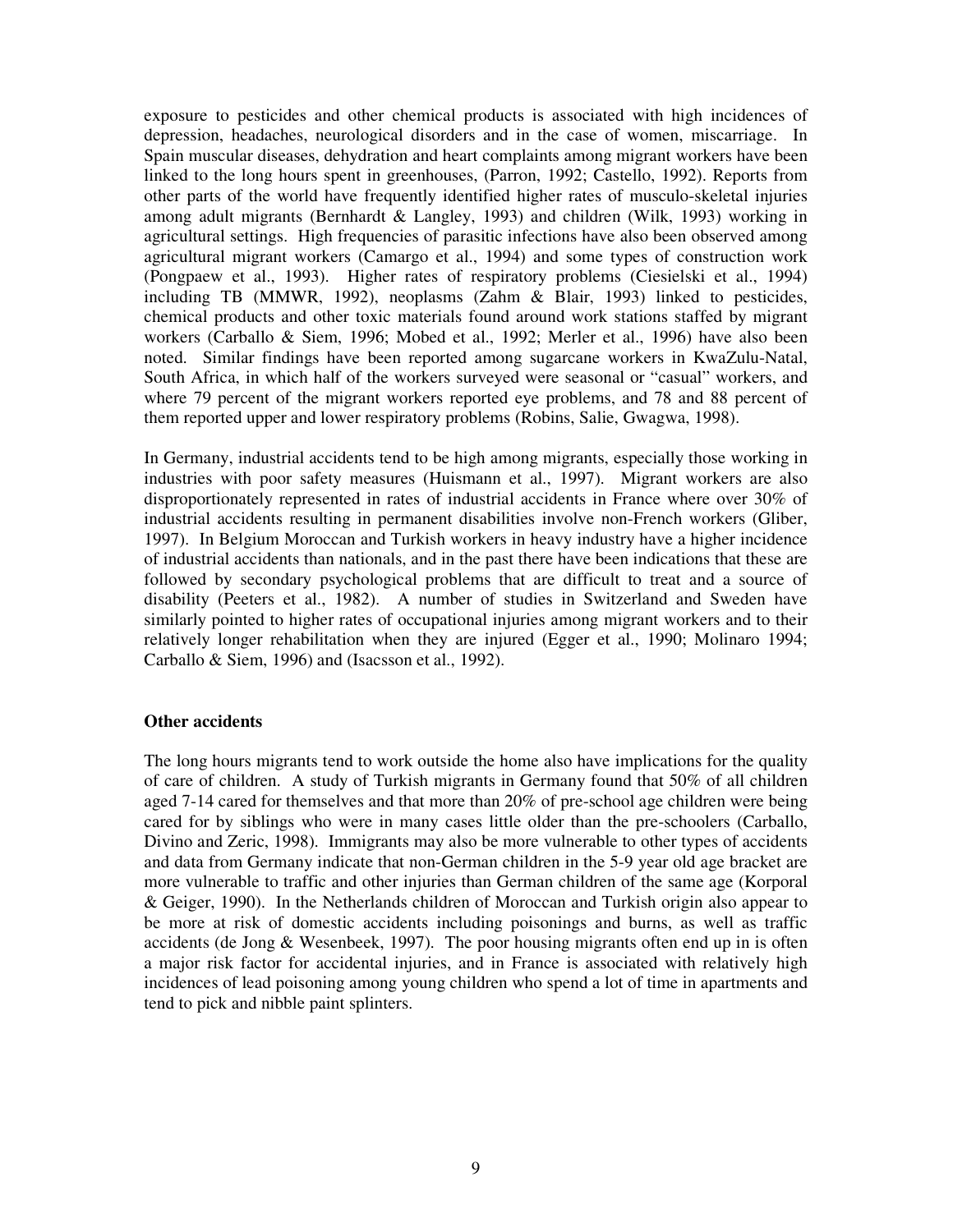# **Reproductive health**

In many EU countries, pregnancy-related morbidity is higher among migrants than local women. In the UK babies of Asian mothers tend to have lower birth-weights than other ethnic groups and their risk of perinatal and post-neonatal mortality also tends to be higher. Infants born of women from the Caribbean also have higher than average post-neonatal mortality rates. In Belgium high perinatal and infant mortality rates have been reported for babies of migrant women, especially those from Morocco and Turkey. Similar problems have been reported in Germany, again among Turkish migrants. High rates of pregnancy-related problems have also been reported among migrant groups in Spain where pre-maturity, low birth-weight, and complications of delivery are a major problem, especially among women coming from sub-Saharan Africa and Central and South America. Among African migrants the incidence of premature births is 9.8% as compared to 4.6% for Spanish women and the rate of low-birth weight babies is approximately 11.5% as compared to 5.5%. African women also tend to have higher rates of miscarriage while over 8% of babies born to women from Central and South America are under-weight, and 6.3 % prematurely born.

In Spain the problem of unwanted pregnancy and poor knowledge of contraception and family planning services continues to be a major challenge. Requests for induced abortion by immigrant women in Barcelona tend to be twice as high as among Spanish women, and in Geneva a recent ICMH survey found a similar situation among clandestine migrants where the rate of abortion was up to three times higher than among nationals of comparable age (Carballo et al 2004). In Norway abortion rates among migrant women are significantly higher than among Norwegian women (Ackerhans 2003).

# **International tourist movement and health**

Of all the newly emerging patterns of international migration, the movement of tourists has become one of the largest and most striking in terms of its growth. The World Tourist Organisation reports that during the latter decade of the  $20<sup>th</sup>$  century international tourism made up for 30% of global service industries and estimated that international "arrivals" will exceed 1.56 billion by the year 2020. Of these 0.4 billion will involve long-haul travel, including across ecological zones. In addition to the growing number of people travelling for tourism, the scope and nature of tourism has itself changed and brought major implications for health and health care. An estimated 14 million people now travel from industrialized countries to tropical parts of Africa, Asia, Latin America, the Pacific Islands and to remote areas of Eastern Europe, from where a significant proportion return with diseases that require treatment. While diarrhoea is the most common problem, with an incidence rate of 25%-90% in the first weeks depending on the location of travel, malaria has also become a common problem that presents serious diagnostic, treatment and economic cost challenges to the countries tourists return to.

In the absence of protection, people visiting areas with a prevalence of hepatitis A are estimated to develop symptomatic hepatitis A at the rate of 3-6 cases per thousand people per month of stay, and in the case of people exposed to especially poor hygienic conditions the rate can increase to 20 per thousand per month (Schwanig 1997). Sexually transmitted infections, including hepatitis B, are also a growing problem in the context of tourism, with serious implications for HIV/AIDS. In Switzerland tourism-related sexually transmitted infections are growing in importance, and as many as 25% of STI recorded patients are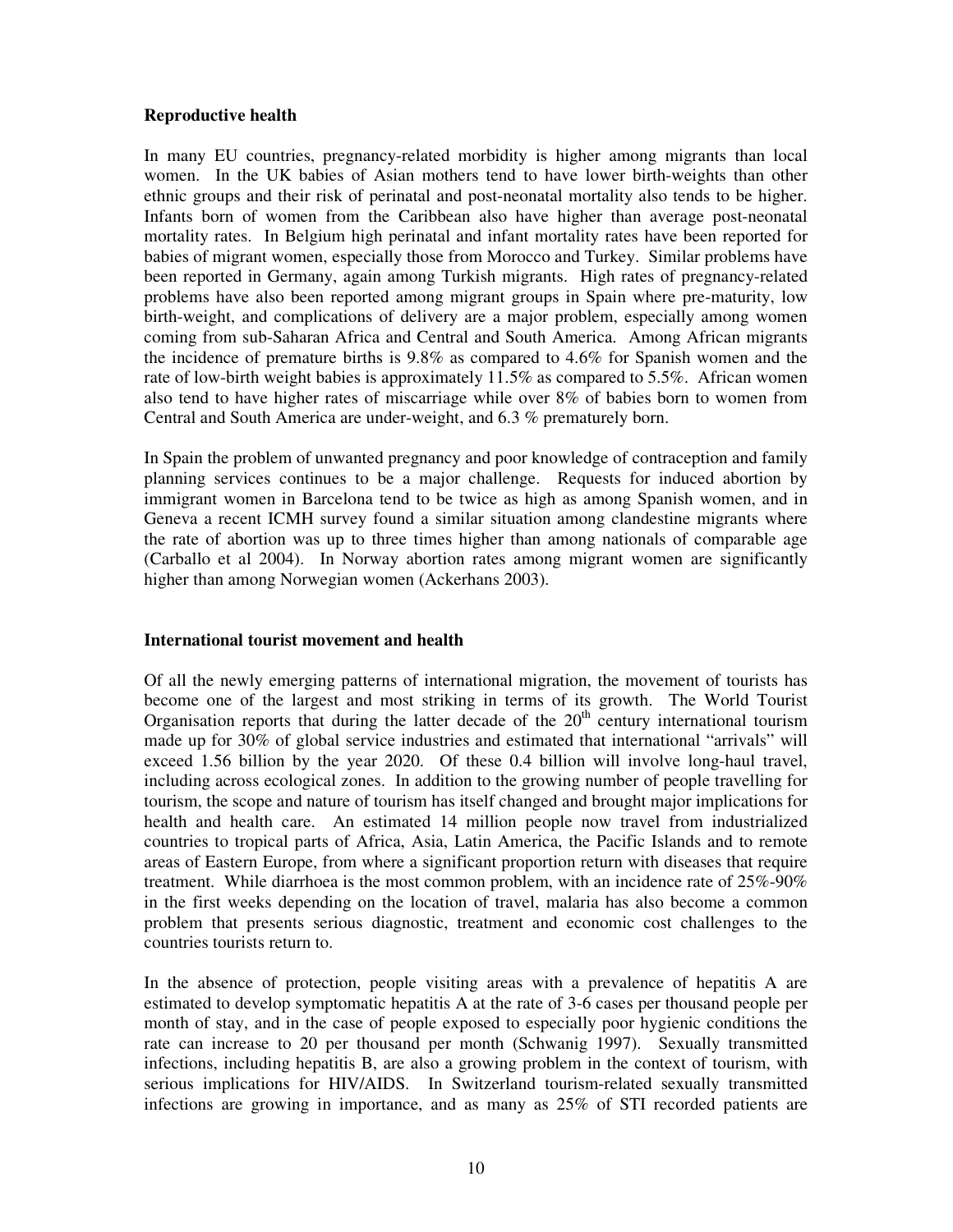reported to had been infected while travelling outside Switzerland (Bischoff, Loutan & Burgi, 1997).

# **Migration of health professionals**

The latter part of the  $20<sup>th</sup>$  century saw an acceleration in the movement of health professionals from developing to developed countries. This not an entirely new phenomenon, although its pace and country of origin character is new and potentially problematic. The movement of health professionals between developed countries, and indeed between developing countries, is a well-established phenomenon. For example, the movement of health professionals from the UK to the USA and Canada is a process that has been underway for many years and there has been a problematic increase in the migration of nursing staff from the UK to countries such as Australia, New Zealand and the United States. According to the Nursing and Midwifery Council, the UK lost over 4,000 nurses to these countries between April 2002 and March 2003 (Duffin, 2004).

Although not an entirely new phenomenon it is the pace and increasingly structured nature of health care personnel migration that is provoking concern, and especially so with respect to its potential impact on health care systems and health development in the sending countries, many of which are poorly served from a health care perspective. In sub-Saharan Africa, from where many physicians are moving, the ratio of physicians to "beneficiary" population is less than 13:100,000 (Hagopian et al., 2004).

A number of factors appear to be contributing to this migration, including the fact that (a) many developed countries have failed to plan for, and/or invest sufficiently in the training of their own health personnel such as physicians and nurses, (b) in some of these same countries the demand for health care is now out-pacing the current health professional capacity, (c) some developing countries are producing more well qualified health professionals than can be meaningfully recruited and remunerated, (d) the opportunities for well paid positions in developed countries are becoming more evident to health professionals in developing countries, (e) developed countries are beginning to actively recruit qualified staff from developing countries, and (f) many of the diplomas in both sending and receiving countries are inter-changeable.

The "push" factors behind this growing phenomenon are well known, namely poor salary scales, little opportunity for advancement, and a growing awareness of what is available elsewhere. What is making the situation new and different, however, is the proactive recruitment that is taking place on the part of developing countries, and the fact that the drain of health professionals is now attaining proportions that suggest it could have serious consequences for the health process in the countries they are leaving. The paucity of trained health personnel available to work in the WHO 3X5 AIDS anti-retroviral therapy initiative is typical of the problem that is emerging in poor countries. The second is that although medical education may be less expensive in poor countries than in developed countries, it nevertheless constitutes a major economic investment by these countries, and when health professionals leave, the return on these educational investments is usually lost.

Despite the concern this issue is generating, the paucity of global statistics makes any detailed evaluation of its impact difficult (Dovlo and Martineau 2004). Statistics on health care personnel movement in some countries are weak and governments have not chosen to address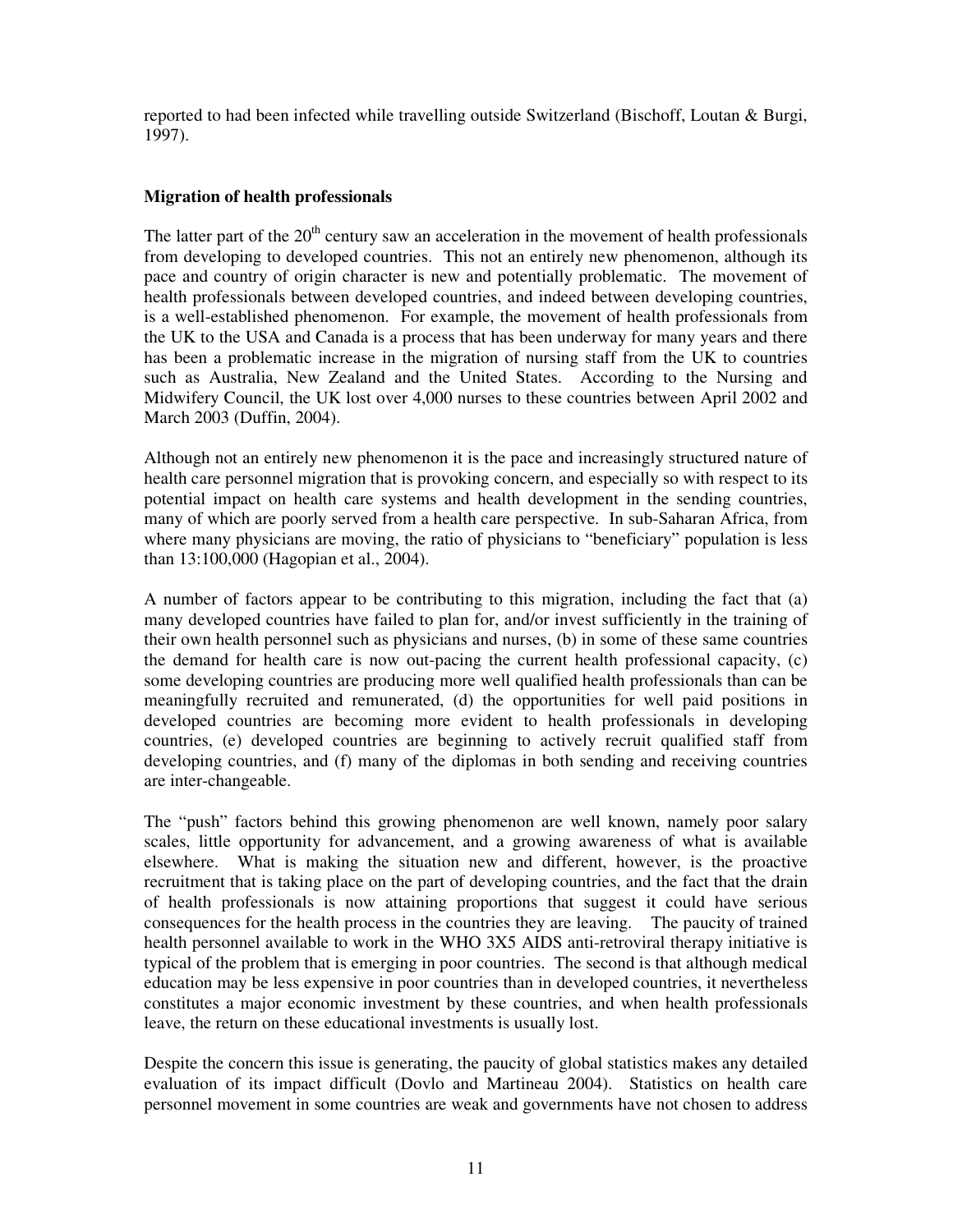this issue for a variety of reasons, including the fact that they may feel unable to control the process. For some countries, however, there are good data and in the case of Nigeria it is possible to estimate that as many as 7.9% of the country's physicians have left to work abroad. It is also possible to say that much of the migration of health professionals from developing countries has to date been to the UK, the USA and Canada. In the UK, foreign doctors now constitute a sizeable proportion of the general practitioners and non-specialist categories in which non-EU professionals make up 65% of the "basic grades" of the health care system (Dovlo and Martineau, 2004). In the U.S.A. in 2002, 23.3 percent of active nonfederal physicians had been trained abroad, and 64.4 percent of these had come from lower income countries such as India, the Philippines, Mexico, and Pakistan (Hagopian et al., 2004). The number of South African trained physicians working in Canada increased from 174 to 1,738 in 2002 (Manda, 2004), and foreign trained medical professionals in general account for around 23 percent of Canada's health care workforce (O'Meara, 2004). In the case of nurses the situation is even more marked and some countries such as the Philippines have seen the training of nurses "for export" become an institutionalised affair with nursing schools and special courses advertising that they prepare nurses for recruitment abroad.

One of the implications of the demand for nursing staff has been the voluntary "downgrading" of professionals in order to meet the needs of recruitment drives. In the Philippines, for example, physicians are said to frequently retrain as nurses because they can receive better pay abroad as a nurse than in their positions in the Philippines. In 2003, 2000 physicians (2.9 percent of all practising physicians in the Philippines) are estimated to have enrolled in nursing schools and courses for this reason (Wolffers, Verghis, Marin 2003).

Historical links between countries have been built on in this recruitment process, and the movement of health care personnel from Commonwealth countries to the UK, USA and Canada reflect this. Most of the nurses moving from Ghana, South Africa, Nigeria and Zimbabwe go to hospitals, clinics and private agencies in the UK, many of which now actively recruit nursing personnel in these countries. Previous educational links are also important and in the case of physicians, a large proportion of them move to (or stay in) the countries where they received specialised training.

While the loss of local health care workers to foreign labour markets is cause for concern, there may be some benefits in terms of foreign investment and remittances. The World Bank estimates that in 2001, remittances sent back to developing countries reached a level of \$70 billion. This is 40 percent more than the development assistance the countries in question receive. Indeed there is a growing consensus that remittances are one of the primary gains of globalisation in the case of Africa (Manda, 2004) and according to a study in the Middle East and North Africa, international migration and remittances have made a statistically significant impact on poverty reduction in the region (Adams and Page, 2003).

Conversely, it has been estimated that remittances sent to sub-Saharan African countries (5 billion USD) constitute the smallest back-contribution of all "poor world" remittances (Hagopian et al. 2004), and that African emigrants to the U.S.A. contribute 40 times more to the US economy than to African economy (Manda, 2004).

While the migration of healthcare personnel from "poor to rich" countries is a cause for concern, it is worthwhile noting that there is also a growing return-migration phenomenon. This is in part due to attempts by international bodies to stem the flow and strengthen national capacities in developing countries. One such initiative has been the AIDS International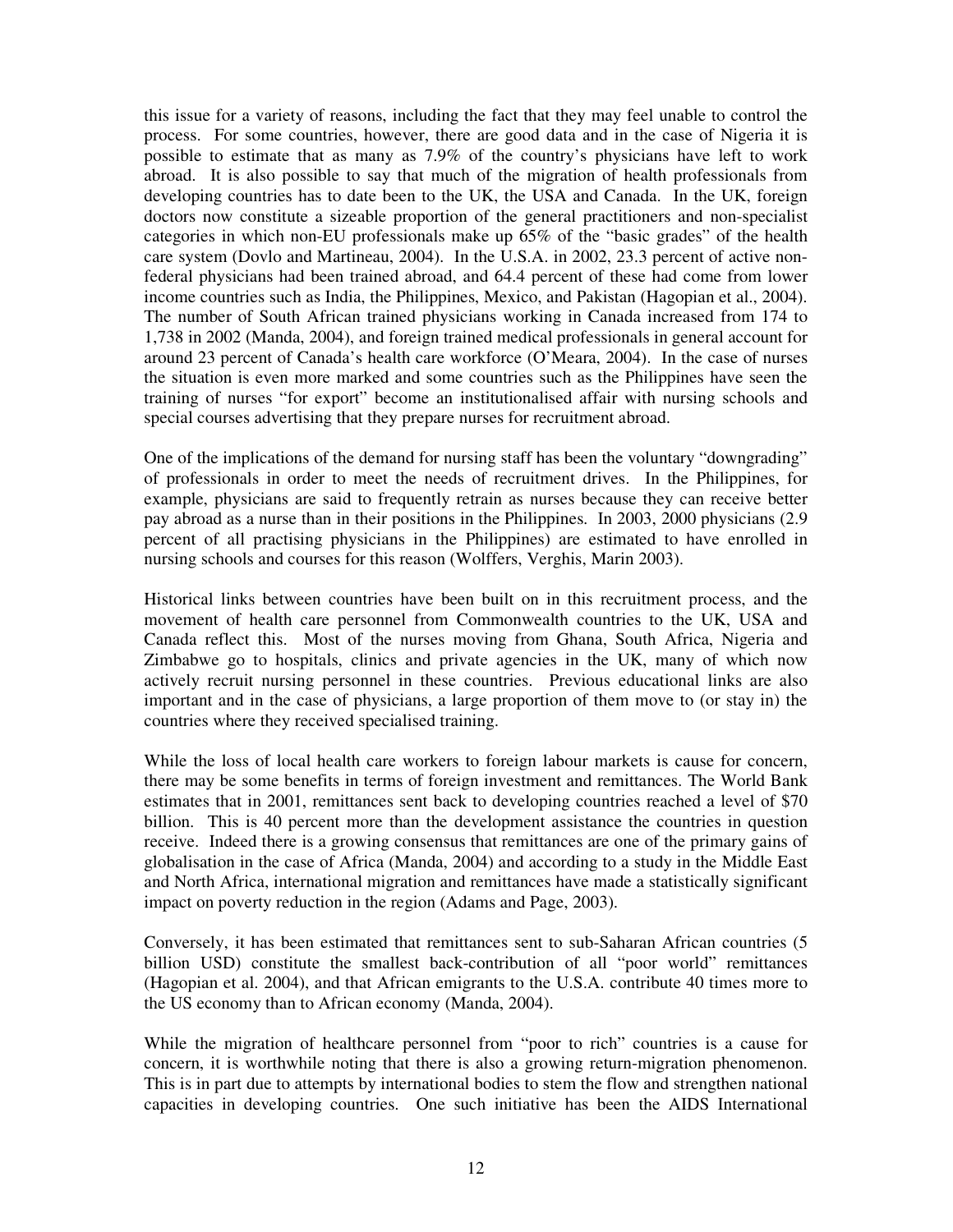Training and Research Program (AITRP), which reports that it has had considerable success in training AIDS professionals personnel in their countries of origin, and in getting trained professionals to return to their home countries. According to one statistic, AITRP has achieved a return rate among those it has targeted of 80 percent (Martineau, 2004).

# **Conclusions**

Migration has become an integral part of economic and social development everywhere. This is unlikely to change in the near future, although the directions of migration may well alter as new demands from countries such as China and the Gulf States emerge. However, despite the importance of migration for economic development, and in the case of Europe for demographic renewal, policies and regulations concerning migration are changing rapidly and on the whole are becoming less accommodating. In many parts of the world there are growing signs of new xenophobia and beliefs that countries have reached a watershed with respect to the extent they can economically and socially (culturally) absorb newcomers.

The contradictions between what countries need and how they perceive and respond to migration will no doubt become more evident in the years to come, and there is good reason to believe that policies will gradually revert to greater openness. In part the source of the problem lies not in any fundamental antagonism to migration and migrants but rather to the fact that much of the migration that is occurring is unplanned, relatively unregulated and increasingly evident. The need for better planning and management of migration has been widely recognized and is gradually being addressed by international and inter-government bodies.

The health dimensions of migration have to date received relatively little attention from either receiving or sending countries. Thus, with the exception of concern for the health of refugees in conflict and post conflict settings, the health of people on the move has remained a neglected field. There are, no doubt many reasons for this. The first and most important may be the fact that the pace of contemporary migration has outstripped the capacity of countries not only to respond but indeed to even keep pace with and acknowledge the growing scope and nature of cross-border migration. The second is that to acknowledge the health needs and problems of migrants is to some extent to recognize liability and responsibility. This, in an international context where the cost of health care is becoming a universal problem, may well be an important reason why countries have been reluctant to confront the issue of migration and the health care of migrants. A third reason is that surrounding the phenomenon of migration is the myth that all migration is ultimately successful and that in the final analysis everyone stands to benefit. While this may be true from a structural-functionalist perspective, the reality is that migration is (and probably always has been), characterized by relatively massive human wastage in terms of avoidable illness, injury, neglect and mortality.

What has changed since the latter part of the  $20<sup>th</sup>$  century is the fact that more people are moving and doing so faster and further than ever before. The complexities of the health problems that are emerging as a result of this accelerating pace and scope are new and not entirely understood but call for much more attention than they have received to date. There are pragmatic as well as human rights reasons for addressing this theme. As the "ecological space" travelled by migrants increases, so the nature of the health problems associated with that movement may become more complicated for receiving societies as well as for the migrants themselves. The movement of tropical diseases involving parasitic infections for